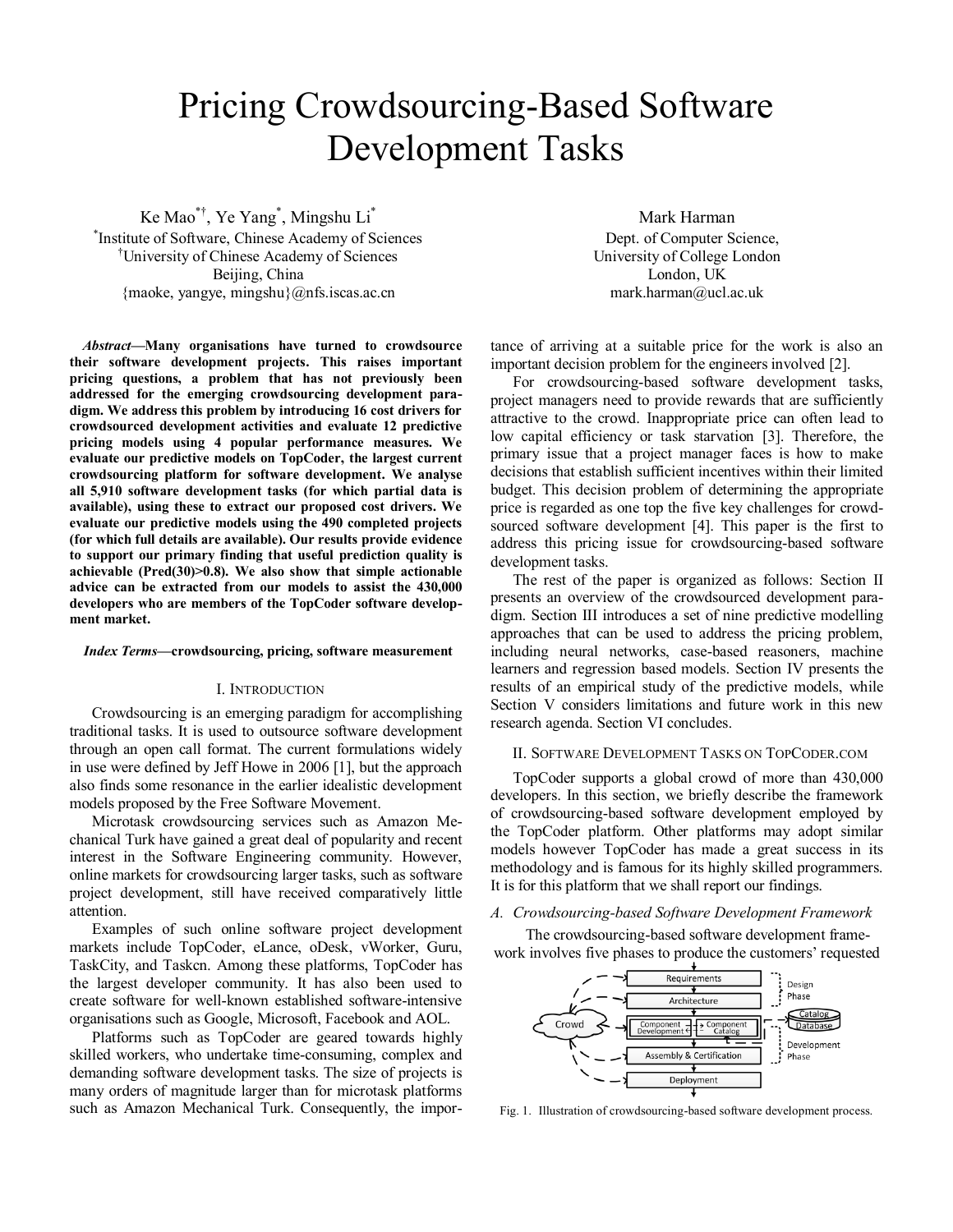asset. Each phase is achieved by its global crowd of developers, in the form of competitive tasks. The submissions of each task are evaluated and scored via a peer review procedure, using a predefined scorecard. The top two contest winners are awarded the prize which is set up-front for each task. The winning submissions form the input to subsequent phases of the process.

The overall process is illustrated in Figure 1. It commences with a requirements gathering and project definition phase, in which the project manager communicates with the client company to identify the project objectives, task plan, time and budget estimates. This phase is regarded as a conceptualization and specification phase by the TopCoder platform.

The subsequent architectural phase decomposes the client's software project into a set of components and produces a full set of design documentation including, for example, UML diagrams and component specifications. The components designed by the winner of the bidding process are then implemented in subsequent development tasks.

Development may incorporate pre-built reusable components and the resulting implementations may also become a part of the reusable software catalog. The components are brought together in an assembly and certification phase, which involves the crowd competing to build the application by assembling winning components according to the architectural design. This assembly phase also includes system level testing activities.

In the final deployment phase, the fully functioning solution is deployed into the customer's quality assurance environment. After a period of user acceptance testing, all deliverables are then turned over to the client.

# *B. Dataset Acquisition*

We implemented a crawler and used it to collect the 2,895 software design tasks and 3,015 software development tasks posted on TopCoder from Sep 29<sup>th</sup> 2003 to Sep 2<sup>nd</sup> 2012. Out of these tasks, 1,072 components belong to a reusable catalog, which provides detailed project source including code and documents to the public (protected by a subscription agreement). Each component matches 2 tasks corresponding to its design and development phases.

The 1,072 catalog components are classified into 19 categories by their application types (e.g. communication, security, web, etc.), 684 of them are in Java, the remaining 388 components are in C#. For the price field of a task, since the top two winners share the reward money (in the ratio 2:1), we define the price to be the sum of the money awarded to both the 1<sup>st</sup> and 2<sup>nd</sup> place winners.

# III. PREDICTIVE MODELS FOR THE CROWDSOURCED DEVELOPMENT PRICING PROBLEM

To address the pricing issue we investigate the application of predictive modelling techniques, based on historical data. We thus seek to extract the successful experience of previous decisions and outcomes to guide the current decision making. The success criterion used in this paper is defined according to TopCoder's official minimum review passing score which requires the winning submission to be scored at least 75 in the peer review process of each task.

In order to build structural as well as non-structural empirical pricing models, we propose 16 price drivers which fall into 4 categories based on analysing the characteristics of collected 5,910 tasks. These 16 price drivers are described in Table I together with descriptive and inferential statistics obtained from our analysis on the evaluation dataset. The regression coefficients in the final three columns of the figure will be discussed in detail later on. The 4 categories into which the 16 drivers fall are as follows:

*1)* **Development Type (***DEV***)***.* (e.g. new components or updates to existing components, what programming language will be used)*.* Price drivers from Table I: *ISUP, ISJA, ISCS.*

*2)* **Quality of Input (***QLY***)***.* (e.g. the review score and related design statistics)*.* Price drivers from Table I: *SCOR, WRAT, RAGI, SUBM.*

*3)* **Input Complexity (***CPX***)***.* (e.g. implementation "difficulty" drivers)*.* Price drivers from Table I: *TECH, DEPE, REQU, COMP, SEQU, EFRT, SUML, SIZE.*

*4)* **Previous Phase Decision (***PRE***)***.* (e.g. the price decision of previous design phase)*.* Price driver from Table I: *AWRD.*

TABLE I. DESCRIPTIVE STATISTICS AND REGRESSION COEFFICIENTS OF PROPOSED FACTORS

| Cate<br>gory | Variable          | Meaning                                       | <b>Descriptive Statistics</b> |            |        |        |       | <b>Regression Coefficients</b> |          |                  |
|--------------|-------------------|-----------------------------------------------|-------------------------------|------------|--------|--------|-------|--------------------------------|----------|------------------|
|              |                   |                                               | Min                           | <b>Max</b> | Mean   | Medn   | S.Dev | β                              |          | $\boldsymbol{p}$ |
| DEV          | $ISUP^*$          | whether the task aimed at component update    | 0.0                           | 1.0        | 0.2    | 0.0    | 0.4   | $-71.352$                      | $-1.998$ | 0.046            |
|              | <i>ISJA</i>       | whether the development language is Java      | 0.0                           | 1.0        | 0.5    | 1.0    | 0.5   |                                |          |                  |
|              | ISCS              | whether the development language is $C#$      | 0.0                           | 1.0        | 0.5    | 0.0    | 0.5   | 23.986                         | 0.808    | 0.419            |
| QLY          | <b>SCOR</b>       | score of winner's submission of design phase  | 70.2                          | 99.7       | 90.4   | 92.0   | 6.5   | $-3.032$                       | $-1.360$ | 0.175            |
|              | <i>WRAT</i>       | rating of the winner in design phase          | 481.0                         | 3251.0     | 1688.2 | 1632.0 | 629.3 | $-0.021$                       | $-0.994$ | 0.321            |
|              | <i>REGI</i>       | number of registrants in design phase         | 1.0                           | 38.0       | 9.3    | 8.0    | 5.2   | 2.692                          | 0.914    | 0.361            |
|              | <b>SUBM</b>       | number of submissions in design phase         | 1.0                           | 26.0       | 2.8    | 2.0    | 2.4   | $-10.416$                      | $-1.601$ | 0.110            |
| CPX          | <b>TECH</b>       | number of technologies which will be used     | 1.0                           | 7.0        | 2.1    | 2.0    | 1.3   | $-6.265$                       | $-0.569$ | 0.570            |
|              | <b>DEPE</b>       | number of component dependencies              | 0.0                           | 16.0       | 2.9    | 2.0    | 3.0   | 2.555                          | 0.606    | 0.545            |
|              | <b>REOU</b>       | number of pages of requirement specification  | 2.0                           | 23.0       | 3.7    | 3.0    | 1.8   | $-9.422$                       | $-1.332$ | 0.183            |
|              | $COMP^*$          | number of pages of component specification    | 3.0                           | 56.0       | 11.3   | 10.0   | 5.7   | 8.480                          | 3.414    | 0.001            |
|              | <i>SEOU</i>       | number of sequence diagrams of the design     | 0.0                           | 45.0       | 5.3    | 3.0    | 5.5   | 7.666                          | 2.922    | 0.004            |
|              | <b>EFRT</b>       | winner's effort (in days) in design phase     | 0.0                           | 468.0      | 29.0   | 5.0    | 77.2  | 0.273                          | 1.607    | 0.109            |
|              | <b>SUML</b>       | size of UML design file, measured in KB       | 24.0                          | 644.0      | 158.1  | 142.0  | 85.5  | $-0.293$                       | $-1.386$ | 0.166            |
|              | SIZE <sup>*</sup> | estimated size, measured in KSLOC             | 0.4                           | 21.9       | 3.0    | 2.3    | 2.3   | 29.772                         | 4.189    | 0.000            |
| <b>PRE</b>   | A WR D`           | winner's award $(in \$ ) of design phase      | 0.0                           | 4200.0     | 920.1  | 900.0  | 457.6 | 0.503                          | 17.912   | 0.000            |
|              | const             | the constant term used in regression analysis |                               |            |        |        |       | 463.194                        | 2.437    | 0.015            |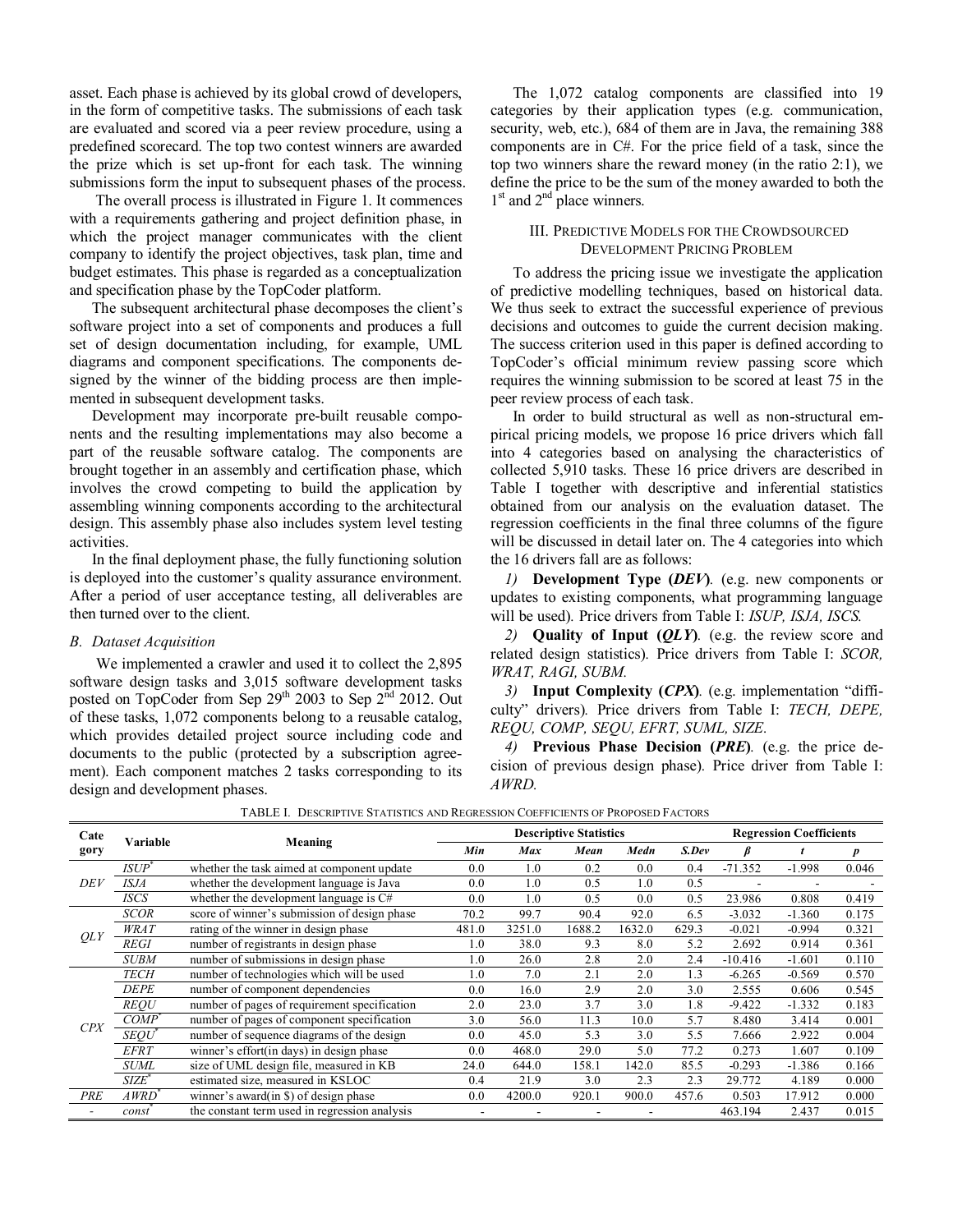These 16 price drivers were determined by a mixture of intuition (essentially "intelligent guesses" as to those factors that might be important), underpinned by statistical correlation analysis to determine whether the price used in the real projects was correlated to the proposed price driver. Since the analysis of this new software development paradigm is, as yet, in its infancy, we were permissive in our inclusion criteria; including any potential driver that exhibited even a weak statistical correlation. We can use the 16 price drivers we obtained as explanatory factors, deriving a multiple linear regression model, given by Equation 1:

$$
PRICE = \beta_1TECH + \beta_2DEPE + \beta_3REQU + \beta_4COMP + \beta_5SEQU + \beta_6SCOR + \beta_2AWRD + \beta_3EFRT + \beta_9SUML + \beta_{10}WRAT + \beta_{11}REGI + \beta_{12}SUBM + \beta_{13}ISUP + \beta_{14}ISJA + \beta_{15}ISCS + \beta_{16}SIZE + \beta_0 + \varepsilon
$$
 (1)

Here *SIZE* is the estimated size of the component, measured in Kilo Source Lines of Code (KSLOC). *β<sup>0</sup>* is a constant term and  $\varepsilon$  is the residual for particular observation. Of course, we can use this multiple linear regression model as a price predictor too. However, we also investigate 8 other forms of predictive models and also, as a baseline comparison, the traditional basic COCOMO'81 cost model [5], the Random guessing method which randomly assign the price of another case to the target case [6] and the Naïve model that arises from simply pricing the development task at the same rate as its previous design phase.

For completeness, we included many of the different approaches to predictive modelling used in other areas of Software Engineering. Our modellers are: three decision tree based learners (C4.5, CART, QUEST), two instance-based learners (KNN-1, KNN-k∈[3,7]), one multinomial Logistic regression method (Logistic), one Neural Network learner (NNet) and one Support Vector Machines for Regression learner (SVMR). Our multiple Linear Regression model is called LReg in the following analysis.

## IV. EXPERIMENTAL EVALUATION

In order to assess the effectiveness of proposed predictive modellers, we apply a Leave-One-Out Cross-Validation (LOOCV) on the dataset introduced in Section II. After filtering out all tasks with missing values of proposed factors, there remain 980 tasks i.e. 490 projects include both design and development phases and so are sufficiently complete to support a full assessment. Our analysis of price drivers is thus derived from all 5,910 tasks available, but it is evaluated on the 490 projects for which complete information is available.

The resulting prices, *estimated<sup>i</sup> ,* , are used to compute four popular performance measures that are widely used in current prediction system for software: Mean Magnitude of Relative Error (MMRE), Median Magnitude of Relative Error (Md-MRE), Standard Deviation Magnitude of Relative Error (Std-MRE*)*, Percentage of the estimates with relative error less than or equal to  $N\%$  (Pred(N)).

We investigate three research questions:

**RQ1: (Baseline Comparison)**: How much better are the proposed predictive models compared to the Naïve, Random and COCOMO'81 approach? If we cannot outperform these, then there is no reason to continue our research, as developers can simply use these existing approaches.

**RQ2: (Performance Assessment)**: Which predictive model gives the best overall predictive performance as assessed by the LOOCV analysis of the four performance measures?

**RQ3: (Actionable Insights)**: What actionable insights can we offer software engineers engaged in crowdsourced development from these emerging results?

The primary results of our empirical study are presented in Figure 2. The horizontal axis is ordered by the Pred(30) values obtained from each of the 12 predictive models (our 9 investigated models together with Naïve, Random and CO-COMO'81 models as a baseline). Note that, as suggested by Shepperd et al. [6], we also tried to order these models according to the unbiased Mean Absolute Residual (MAR) measure and we found there is no significant change in the rank.

**Answer to RQ1**: It is immediately clear from the results that the Naïve model, the Random method and the basic CO-COMO'81 model are outperformed by all 9 predictive models: All 9 models have a better predictive performance according to Pred(30) and most also have noticeably lower errors rates.

One potential explanation of the poor performance can be the size-to-effort ratio observed in TopCoder crowdsourced tasks. The basic COCOMO'81 model assumes a highly nonlinear relationship between size and effort. However, our results reveal that the crowdsourcing paradigm may be very different: We found there is no obvious association between size and effort for crowdsourced projects on TopCoder.

**Answer to RQ2**: The best performing modeller is C4.5. It has the highest Pred(30) value and also the lowest error rates according to all error measures and is, therefore, unequivocally the best performing predictor of those we studied.

**Answer to RQ3**: Our results indicate that price can be relatively predictable for this new paradigm. For the best performer (C4.5), more than 80% (84.3%) of estimates have an error lower than 30%. This is encouraging evidence that there may be value in predictive modelling for crowdsourced software development projects.

Though C4.5 turns out to give the best predictions, we also note that other models give strong performance. In particular, the multiple Linear Regression (LReg) gives reasonable results. This allows us to further investigate the significance of the explanatory factors of the LReg model to give additional insights to the 430,000 developers engaged in crowdsourced development using the TopCoder platform.

The regression coefficients derived from the entire calibration dataset are shown in the final three columns of Table I. The last two columns present *t-*statistics and *p-*values (since *ISJA* and *ISCS* are mutually exclusive in our dataset, the *ISJA* term is eliminated when estimating regression parameters).

Out of the 16 factors, those marked with an asterisk (\*) in Table I i.e. *ISUP, COMP*, *SEQU*, *AWRD* and *SIZE,* have a statistically significant ( $p < 0.05$ ) association with the price decision. These can be used to provide "rules of thumb" for the decision maker. For instance, the *β*-value of *ISUP*